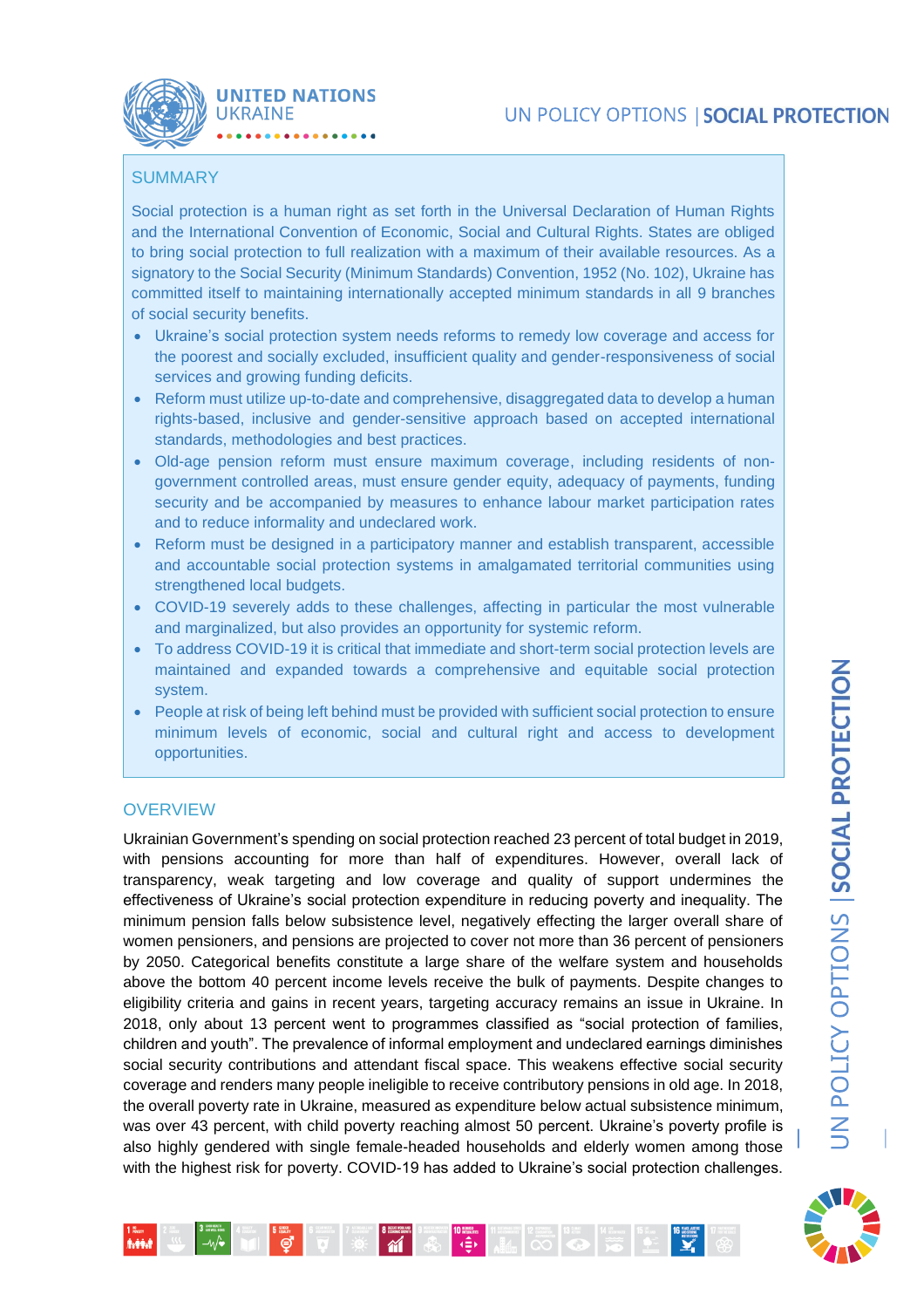# UN POLICY OPTIONS | SOCIAL PROTECTION



It has exposed the limited absorbing capacity of the existing social security system and its limitations as an automatic stabilizer providing unemployment and sickness benefits, as workers in the informal economy and in non-standard forms of employment are not covered by existing schemes. At least 6.3 million more people are projected to be living in poverty in 2020, of whom 1.4 million will be children. The pandemic severely affects individuals and groups in vulnerable situations. Older persons, persons with disabilities, homeless people, Roma, asylum seekers, IDPs and refugees, Ukrainian migrants who have lost their work abroad, people living in conflictaffected areas, women and families with children are particularly affected. They often lack key resources for COVID-19 prevention, access to information, personal protection equipment and testing and health care, and they are likely to be disproportionally affected by mitigation measures. The pandemic has caused the loss of often informal income, the closure of care and nursing facilities adding to women's unpaid care work at home, and limited access to income, health care, education, social benefits and pensions. By 2019, some 600,000 pensioners in NGCA had lost access to their pensions due to movement restrictions and complex administrative requirements. In 2020, a further 270,000 NGCA residents have been unable to make their pension withdrawals inside the GCA due to restrictions on crossing the line of contact. Yet, these pensions are vital for humanitarian reasons and important for the purpose of peacebuilding and social cohesion. Where services have been suspended, there are often challenges in securing alternative care, food and medicines. Groups already subjected to multiple discrimination, including Roma communities and homeless, suffer from lack of adequate access to social services, health care, water and sanitation, and from marginalization and stigmatization. The impact of COVID-19 exacerbates their situation, while missing identity documents or residence registration, discrimination and biased treatment limit remedial access to relevant services.

## SUSTAINABLE DEVELOPMENT GOALS

The Universal Human Rights Declaration stresses that every member of society has the right to social security. Social protection systems with wide population coverage and adequate and affordable benefit levels are a key instrument for sustainable development. The 2030 Agenda therefore commits governments to implementing social protection systems and floors to achieve substantial coverage for the poor and vulnerable. Social protection is critical in promoting the wellbeing of society at large, by helping to end poverty in all its forms (SDG 1), by ensuring healthy lives and the promotion of well-being for all at all ages (SDG 3), and by fostering gender equality and the empowerment of women and girls (SDG 5). Social protection helps to maintain a stable, productive, employable workforce that can adapt to changes and so promotes decent work and economic growth (SDG 8). Social protection addresses inequalities within society (SDG 10) and reinforces social cohesion by promoting peace, justice and strong institutions (SDG 16).

### POLICY CONSIDERATIONS

- Ukraine's social protection system requires reform. Support to low income and vulnerable households is inadequate, difficult to access and remains fragmented.
- COVID-19 provides a unique opportunity to reform politicised social protection structures toward universality through better targeting. While it is critical that immediate and short-term social protection levels are maintained, it is important to focus on building forward better towards a more comprehensive social protection system. Reform should utilise accepted international methodologies such as the Core Diagnostic Instrument and combat structural economic and social inequalities.
- Reform must be inclusive and Government's policy and programme design and implementation must actively involve and solicit participation of individuals in vulnerable

 $\begin{array}{|c|c|c|}\n\hline\n\end{array}$   $\begin{array}{|c|c|}\n\hline\n\end{array}$ 

 $\frac{1}{M}$ 

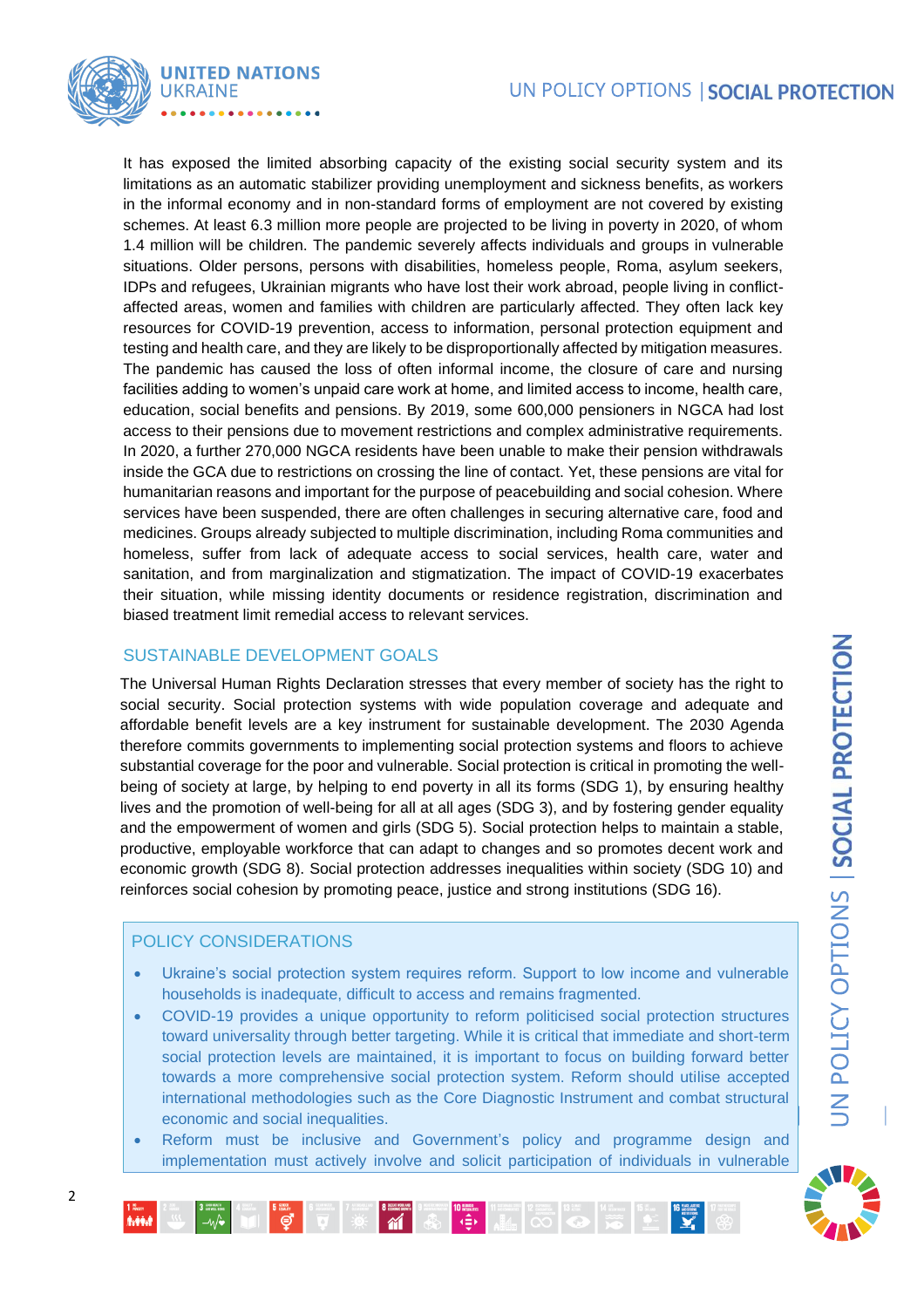

situations, social service providers, national human rights institutions and other relevant entities.

- Integration is needed between social assistance and insurance programs and social services into a comprehensive social protection system, for which a single registry of beneficiaries is a prerequisite.
- A unified system of regular collection and storage of disaggregated data is needed to ensure better access, to identify who is being left behind and their vulnerabilities, and to facilitate evidence-based decision making and policy measures.
- The old-age pension system is structurally deficient and requires reform. A basic pension formula needs to be introduced to sustain the pension value over time. The pension formula for earnings-related contributory pensions needs to be increased to at least 40 percent after 30 years of contribution as required by the Social Security (Minimum Standards) Convention, 1952 (No.102). A gradual increase in the statutory retirement age for both men and women and raising the minimum earnings eligibility requirements will mobilize additional funds. Usage of a mandatory second pillar pension system should be avoided.
- Pension obligations to an increasing proportion of eligible NGCA residents must be met with adequate budget provisions and a multi-year instalment plan for paying back pension arrears. Ease of access must be ensured by de-linking pension payments from IDP registration through the enactment of legislative and regulatory amendments to facilitate pension payments through Ukrainian GCA banks with simplified registration, verification and access to online banking, as well as the progressive easing of COVID-related restrictions on the freedom of movement.
- Labour market participation rate, especially for women and youth, and the transition to formality must be enhanced. This requires support for youth transitioning from education to work, legislation that facilitates men and women sharing family and work obligations including accessible and affordable child-care services, improvement of anti-discriminatory provisions in labour legislation, and policies that encourage employment of older persons able and willing to work.
- Reform must aim at the building accessible, transparent and accountable social protection systems in amalgamated territorial communities using local budgets to address local vulnerabilities. The subnational government revenue base must be further strengthened, in particular through enhanced flexibility in designing local tax policy. Improved accessibility will stimulate traditionally weak demand for social services.
- Rising inequality among newly created communities as main providers of social services must be addressed through capacity building and financial support to communities were social protection funding does not meet demand.
- Social protection floors need to be introduced to provide a rights-based, systemic insurance against poverty and other risks and contingencies.
- In addition to the social protection measures described, the Government should cultivate and financially support non-governmental entities to gradually become full-fledged social service providers in their communities.
- The comparatively high share of social protection spending relative to GDP offers scope for efficiency gains through gradual dismantling of regressive categorical programs and reduction of administrative costs.
- The portability of social benefits for Ukrainian migrants can significantly contribute to the social protection of the population without impeding to state budget. Negotiations for signing bilateral social security agreements with main destination countries for Ukrainian migrants should be prioritized to facilitate easier access to social security, especially pensions, for returning migrants.